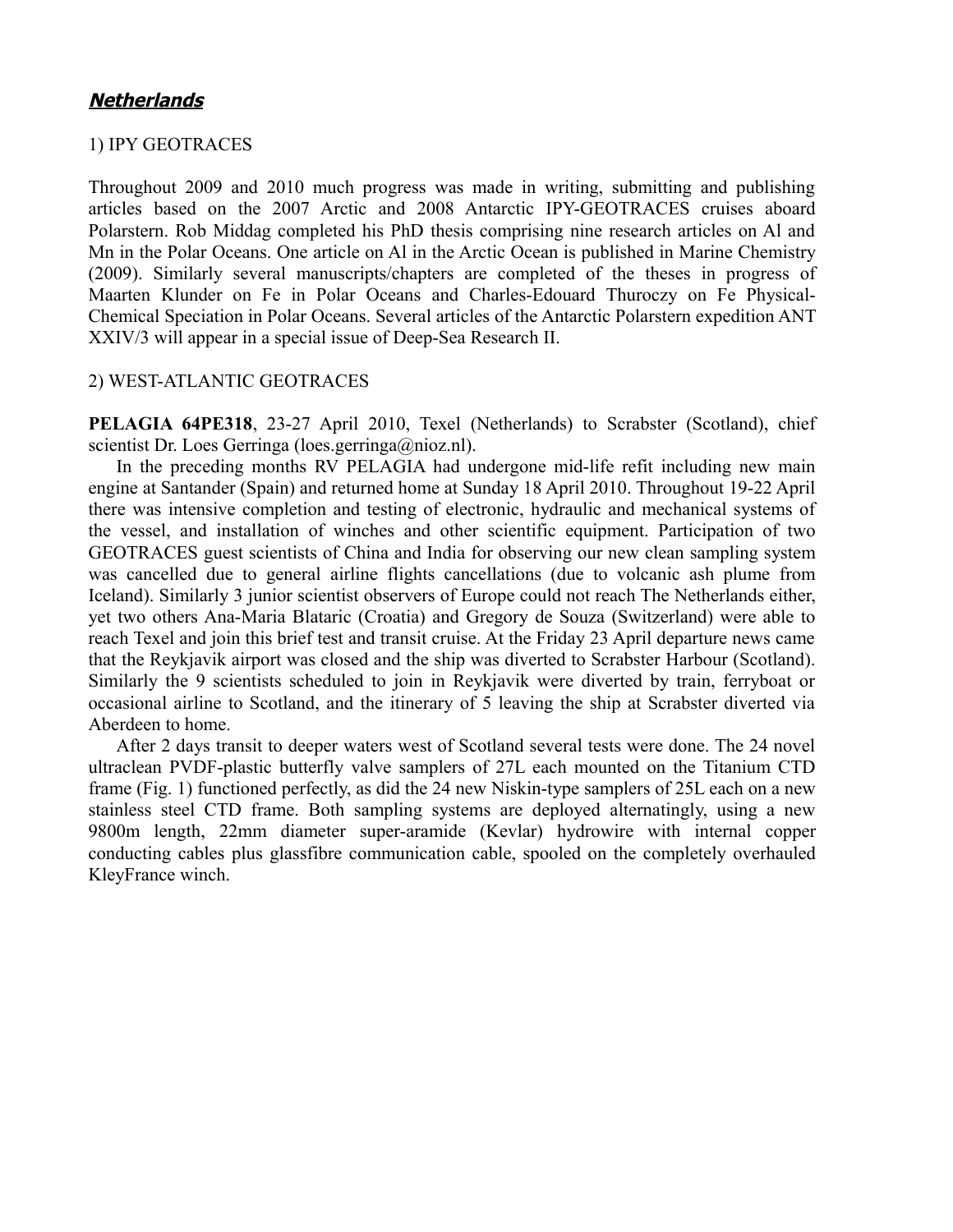

**Fig 1.** Left is the Titanium frame with new white PVDF 27L butterfly-valve samplers; right is the new set of 25L Niskin-type samplers on new stainless steel CTD frame, Ana-Maria Blataric standing in purple sweater, Gregory de Souza in behind doorway.

The isotope studies of trace metals (Fe, Zn, Cd, Pb) require the larger volume clean samplers (27L), similarly for the suite of non-contamination-prone isotopes large volume samples (25L) were chosen. Silicate increases steadily with depth, and comparison of silicate analyses showed that all samplers of the two independent frames close perfectly at intended depth. Moreover the PVDF samplers were found to be very trace-metal clean at first use, hence superior than the internal teflon-sprayed PVC of GO-FLO samplers thus far used. Upon several convincing tests and analyses of Fe, Al and nutrients, the ship returned eastward to arrive at 27 April at Scrabster, Scotland, for exchanging several staff and fuel bunkering and supplies.

**PELAGIA 64PE319, 28 April through 25 May 2010, Scrabster (Scotland) to Bermuda, chief** scientist Dr. Loes Gerringa (loes.gerringa@nioz.nl).

Overall 18 stations (Fig. 2) were occupied very successfully according to plan along the West Atlantic transect. Due to 2 days time loss as result of diversion to Scrabster (due to volcanic ash causing airline cancellations) and very heavy storms several other stations had to be cancelled. Intense storms were encountered off the south tip of Greenland and off Newfoundland, headwinds also affecting ship velocity down from normal 10 knots to merely 2 knots. Even the intended final Bermuda Atlantic Time Series intercalibration site had to be cancelled due to a nasty small storm exactly there and then.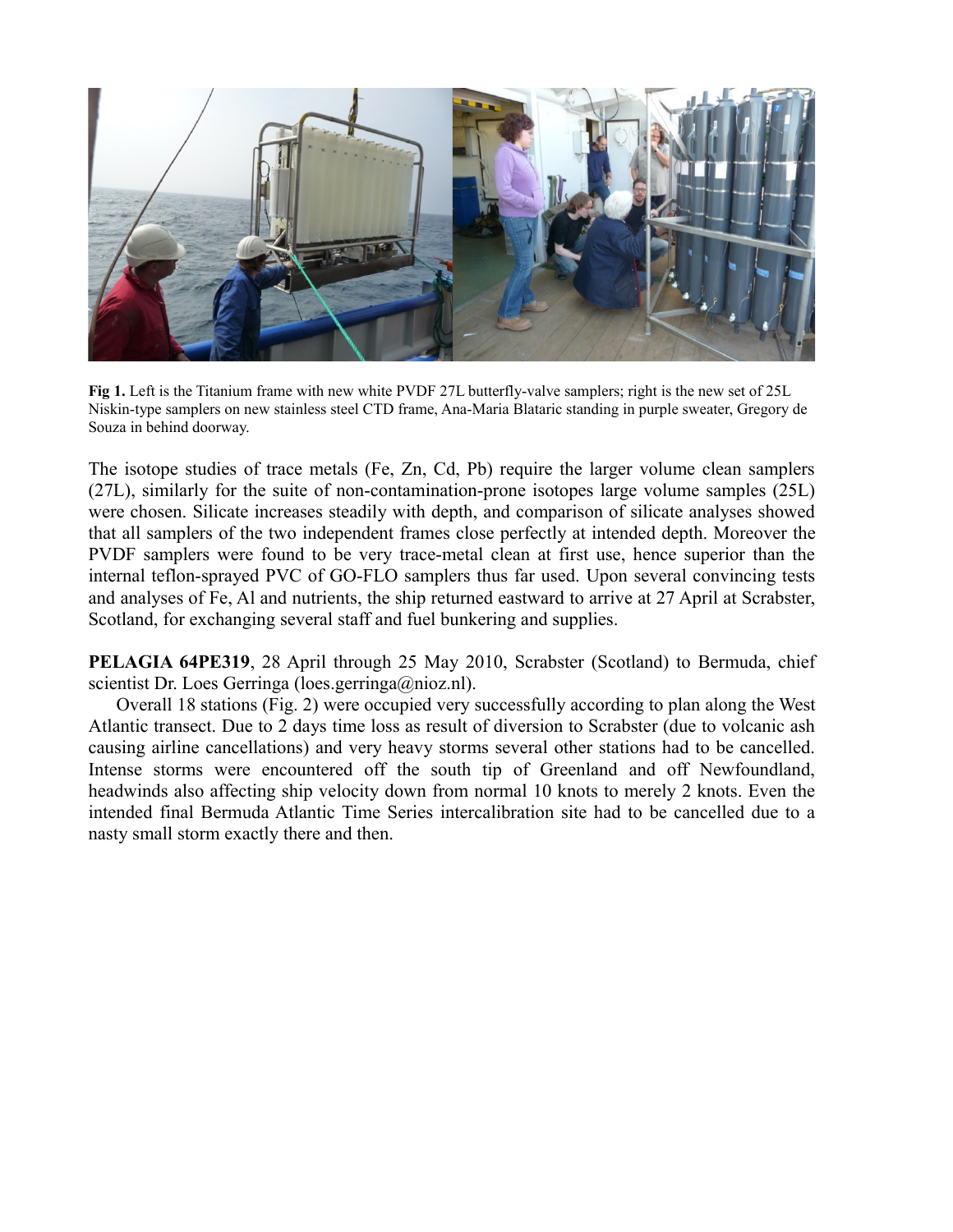

**Fig. 2** Cruise track with stations 2-19 at the West Atlantic transect of cruise 64PE319.

Each station comprised 1 ultraclean and 1 regular hydrocast. At selected 6 super- and 3 hyperstations additional hydrocasts as well as deep pump sampling were undertaken. Upon recovery the ultraclean Titan frame with PVDF samplers was immediately placed inside its clean laboratory container, where sub-sampling of a large variety of filtered or unfiltered seawater was done for (shipboard or afterwards) determinations of concentrations of Fe, Mn, Al, Co, Cu, Ni, Zn, Ag, Cd, Lanthanides, Pt, Pb; physical-chemical speciation of Fe; large volumes for natural isotope systematics of Si, Fe, Zn, Cd, Pb; major nutrients;  ${}^{14}CO_2$  and  ${}^{13}CO_2$ . Underway clean sampling was done for aerosols with air filter units, and for surface waters for extra samples for Fe speciation and natural Pt, Pb with a torpedo towed alongside the ship from which water is pumped through a tube entering inside one of the shipboard clean laboratory vans.

The regular Niskin-type samplers and the submersible pumps provided the often required large volumes for natural or anthropogenic (radio)-isotopes systematics of  $^{15}N$ ,  $^{99}Tc$ ,  $^{129}I$ ,  $^{137}Cs$ , <sup>143</sup>Nd/<sup>144</sup>Nd, Hf, <sup>210</sup>Pb, <sup>210</sup>Po, <sup>223</sup>Ra, <sup>224</sup>Ra, <sup>226</sup>Ra, <sup>228</sup>Ra, <sup>227</sup>Ac, <sup>230</sup>Th, <sup>234</sup>Th, <sup>231</sup>Pa, Np, 239,240Pu,<sup>238</sup>Pu and supporting parameter Dissolved Organic Matter (DOM). Complementary to GEOTRACES, many samples were collected for a transient tracers program comprising DIC, ALK,  $O_2$ , nutrients, CFC's,  $SF_6$ ,  ${}^{3}H/{}^{3}He$  and above mentioned  ${}^{14}CO_2$  and  ${}^{13}CO_2$ , and for a microbial oceanography program comprising DOC, DON, bacterial and viral abundance, bacterial and archaeal and viral production,  ${}^{3}$ H-FISH,  ${}^{14}$ C-FISH and DNA microbial biodiversity and POC,  ${}^{13}$ C plus <sup>15</sup>N by NanoSims, Nitrification, qPCR. We reckon some of these complementary transient tracers and microbial oceanography variables to support unraveling the processes controlling the GEOTRACES variables, and vice-versa.